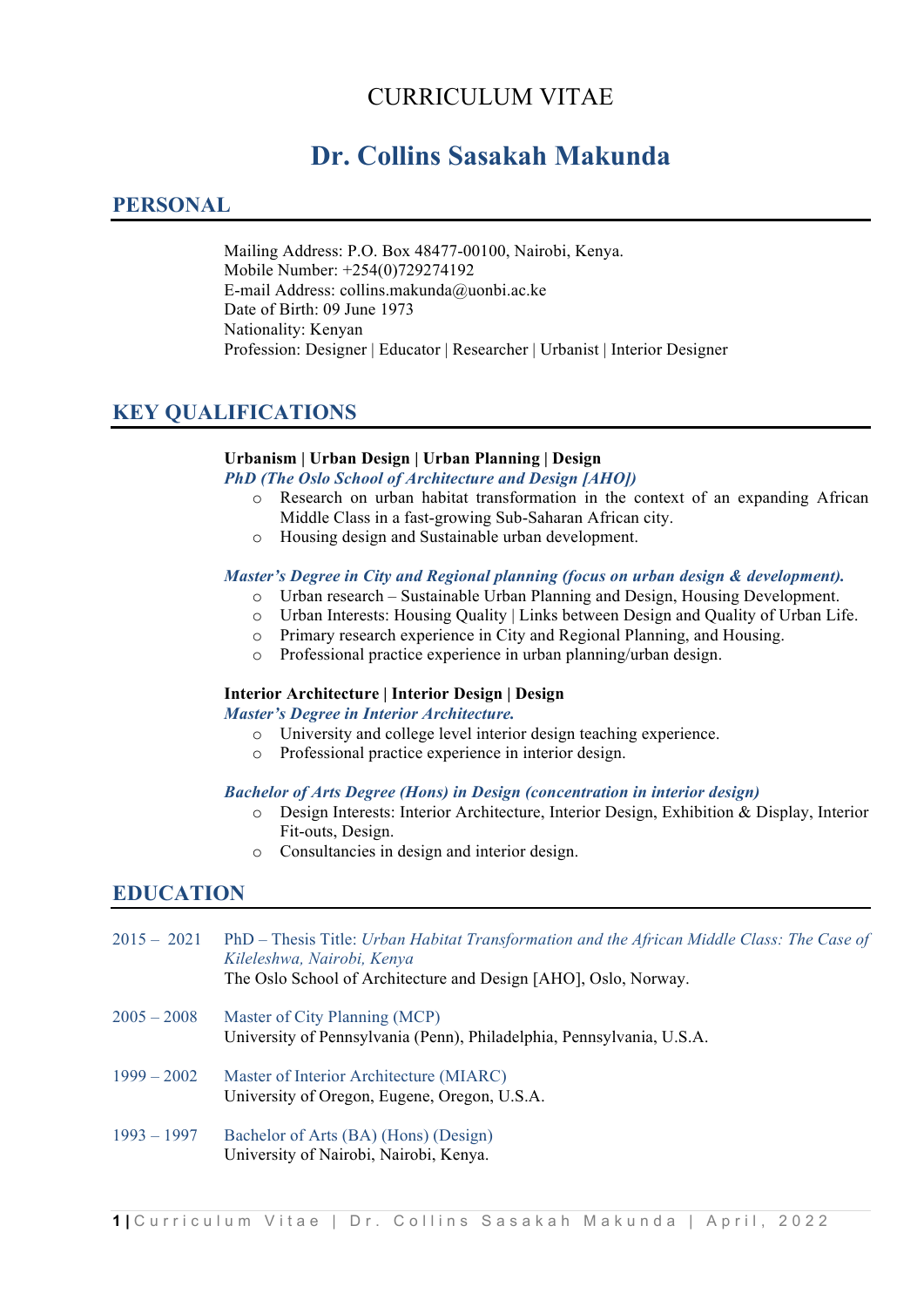#### **Books:**

**Sep, 2021 Makunda, C. S.** (2021). *Urban Habitat Transformation and the African Middle Class: The Case of Kileleshwa, Nairobi, Kenya*. The Oslo School of Architecture and Design [ISBN: 978-82-547-0347-2]

#### **Journal Articles:**

- **Dec, 2020 Makunda, C. S.,** & Anyamba, T.C. (2020). Morphological Transformation of Kileleshwa, Nairobi. *Africa Habitat Review Journal 14*(3): 1975-1998. [http://uonjournals.uonbi.ac.ke/ojs/index.php/ahr/issue/view/102]
- **Aug, 2020** Chesaro, M. K., Maina S.M., & **Makunda, C. S.** (2020). Waste Minimization Strategy for Sustainable Interior Design. *Africa Habitat Review Journal 14*(2): 1831-1841. [http://uonjournals.uonbi.ac.ke/ojs/index.php/ahr/issue/view/91]
- **Dec, 2019 Makunda, C. S.,** & Edeholt, H. (2019). The Unsustainability of Urban Habitat Transformation: A Case Study of Kileleshwa in Nairobi, Kenya. *Africa Habitat Review Journal 13*(1): 1547- 1560. [http://uonjournals.uonbi.ac.ke/ojs/index.php/ahr]
- **July, 2019** Mundia, J., **Makunda, C.,** Maina, S.M., & Gachie, S.N. (2019). An Evaluation of Interior Styles in the Serviced Apartment Sector in Nairobi. *Africa Design Review Journal 1*(1): 54-73.

#### **Book Chapters:**

- **Apr, 2019 Makunda, C.** (2019). African Development and Management: Development in Nairobi: Three Into One Does Not Go! In F. Birkin & T. Polesie (Eds.), *Intrinsic Capability: Implementing Intrinsic Sustainable Development for an Ecological Civilisation* (pp. 103-110). London: World Scientific. [DOI: 10.1142/9789813225589\_0008 | ISBN 9789813225572]
- **Jan, 2018 Makunda, C.S.** (2018). Sustainable Housing Through Sustainable Planning Practices: Challenges and Opportunities for Formal Housing Provision in Nairobi, Kenya. In U. Azeiteiro, M. Akerman, W. Leal Filho, A. Setti & L. Brandli (Eds.), *Lifelong Learning and Education in Healthy and Sustainable Cities, World Sustainability Series* (pp. 539-549). Cham: Springer. [DOI https://doi.org/10.1007/978-3-319-69474-0\_31 | Online ISBN 978-3-319-69474-0 | Print ISBN 978-3-319-69473-3]

### **Conference Proceedings**:

- **Nov, 2018 Makunda, C.** (2018). Changing Times in Housing Production: Market-led Housing Transformation in 21st Century Nairobi. In S. Rugare & J. Kruth (Eds.), *AMPS Proceedings Series 16: Alternatives to the Present: A conference on Architecture, Urbanism, Sociology, Development & Planning* (pp. 138-146). Ohio, U.S.A.: Kent State University. [ISSN 2398- 9467]
- **May, 2017 Makunda, C.S.** (2017). Bridging the Divide Between Problem and Solution: A Design Approach to Housing Production in Nairobi. In A. L. Bang, M. Mikkelsen, & A. Flinck (Eds.), *Proceedings of Cumulus REDO Conference: Redoing Creativity, Design Process and Student Learning* (pp. 658-661). Kolding, Denmark: Design School Kolding & Cumulus International Association of Universities and Colleges of Art, Design and Media. [http://cumuluskolding2017.org/proceedings/ https://issuu.com/designskolen\_kolding/docs/a4\_redo\_samlet | ISBN: 978-87-93416-15-4]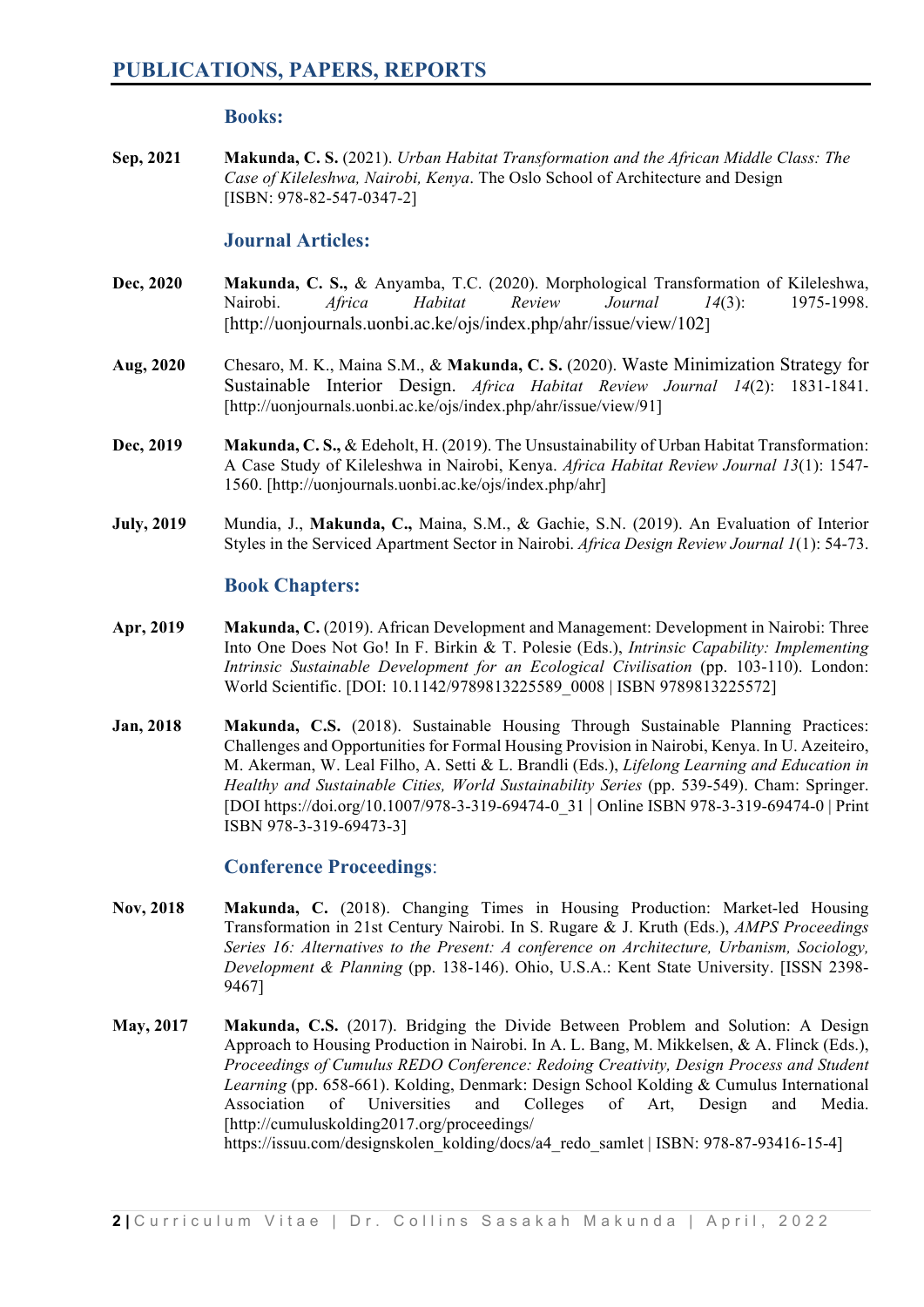- **Mar, 2017 Makunda, C.S.** (2017). Harnessing Cultural Heritage for Locally Relevant Interior Design Solutions for New Apartments in Nairobi. In M. Ogot & A. Ambole (Eds.). *Proceedings of the 1st Annual Innovation Research Symposium: Innovating to Solve Pressing Local and Global Challenges* (pp. 129-140). Nairobi, Kenya: University of Nairobi. http://conferences.uonbi.ac.ke/index.php/niw2017/IRS2017/paper/viewFile/59/15
- **July, 2016 Makunda, C.S.,** & Edeholt, H. (2016). How African Design Perspectives Challenge Sustainable Development. In J. J. de Melo, A. Disterheft, S. Caeiro, R.F. Santos & T. B. Ramos (Eds.), *Proceedings of the 22nd International Sustainable Development Research Society Conference: Rethinking Sustainability Models and Practices: Challenges for the New and Old World Contexts* (pp. 136-150). Lisbon, Portugal: International Sustainable Development Research Society (ISDRS). **[**ISBN: 978-972-674-791-8]

#### **Conference Papers:**

- **Jun, 2017** Birkin, F., Ramos, M., **Makunda, C.,** Margerison, J., Polesie, T., & Balanzo, A. (2017, June). Revising the Ontological Status of Traditional Modes of Living: The Concepts and Their Practical Consequences in Sustainability Issues in China, Kenya, Colombia and Sweden*. 23rd International Sustainable Development Research Society (ISDRS) Conference*. Paper presented at the 23rd International Sustainable Development Research Society (ISDRS) Conference, Bogota, Colombia. http://programme.exordo.com/isdrs2017/delegates/presentation/71/ http://programme.exordo.com/isdrs2017/
- **May, 2016 Makunda, C.S.** (2016, May). East African urban context research: Perspectives, lessons & opportunities. *Nordic Association of Architectural Research Symposium 2016 – NAF Conference*. Paper accepted for presentation at the Nordic Association of Architectural Research Symposium 2016 – NAF Conference, KTH/School of Architecture, Stockholm, Sweden.
- **July, 2015 Makunda, C.S.** (2015, July). Incorporation of indigenous or culturally Inspired themes and sources in design curricula: Opportunities for generating relevant design solutions*. Kampala International Design Conference (KIDEC)*. Paper accepted for presentation at the Kampala International Design Conference (KIDEC), Makerere University, Kampala, Uganda.
- **Nov, 2014 Makunda, C.S.** (2014, November). Quality Design is SAFE Design: Objective Criteria for the Evaluation of Design Objects and Spaces. *Nairobi Design Conference (NADEC)*. Paper presented at the Nairobi Design Conference (NADEC), Alliance Française, Nairobi, Kenya.
- **May, 2011 Makunda, C.S.** (2011, May). The Role of Design in the Industrial Transformation of Kenya. *The Nairobi International Design Conference (NIDEC)*. Paper presented at The Nairobi International Design Conference (NIDEC), Louis Leakey Auditorium, National Museums of Kenya, Nairobi, Kenya.

#### **Project Reports:**

- **2008** Ahramjian, L., A. Carson, P. Collins, R. Kirloss, J. Lang, **C. Makunda,** Z. Moses, S.J. Oh, J. Reinhardt, E. Service, M. Smith, K. Styger, & K. Vagen. (2008). *The Philadelphia Public Space Project.* (MA Thesis). University of Pennsylvania, Philadelphia, Pennsylvania, U.S.A.
- **2007 Makunda, C.S.** et al. (2007). *Revitalization of Newbold Neighborhood.* (Graduate Urban Planning Workshop). University of Pennsylvania, Philadelphia, Pennsylvania, U.S.A.
- **2002 Makunda, C.S.** (2002). *Mizizi: Center for African Studies, Portland, Oregon: A Cultural cum Educational Center Highlighting the Essence of Africa*. (MA Thesis). University of Oregon, Eugene, Oregon, U.S.A.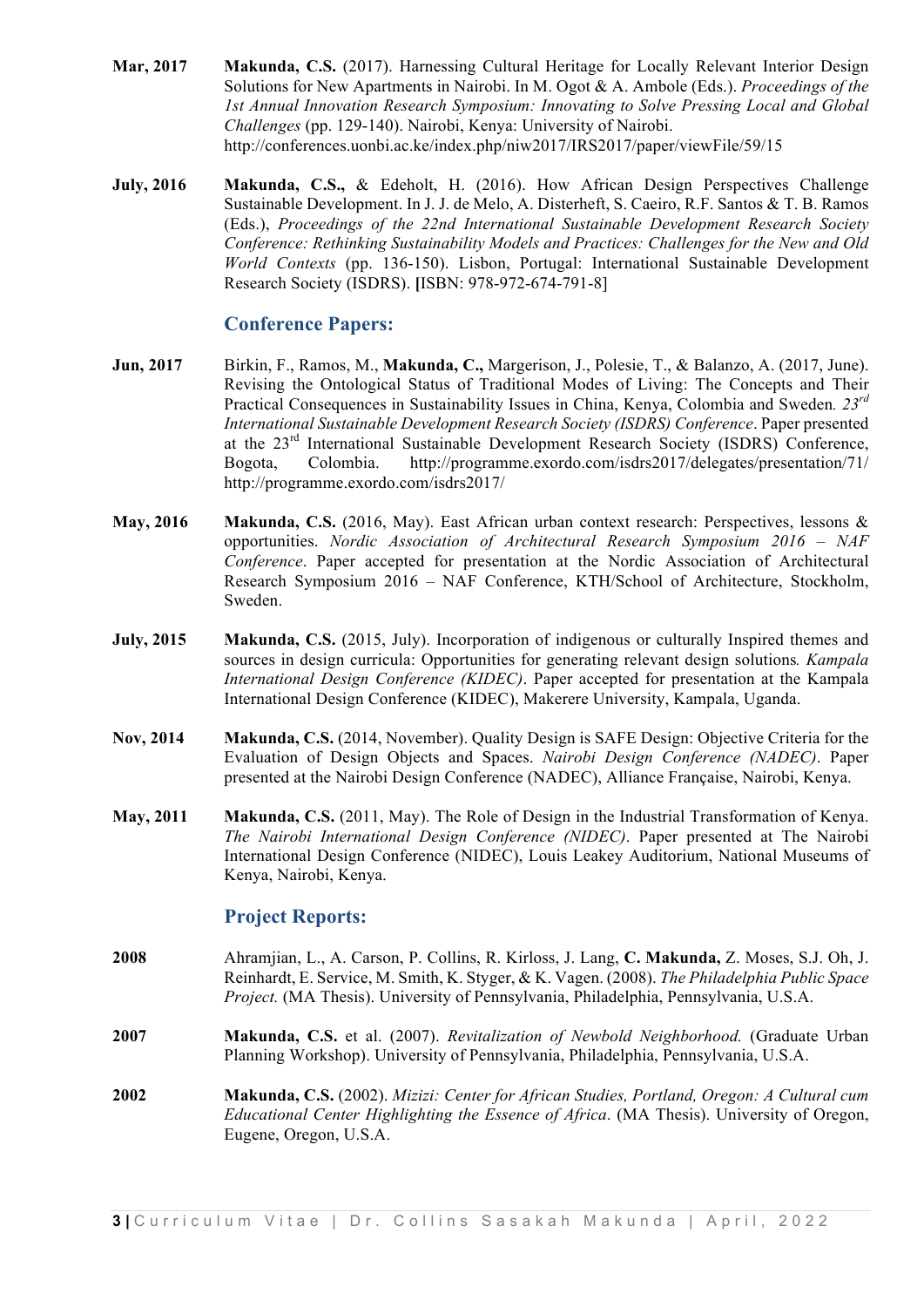- **1999 Makunda, C.S.** et al. (1999). *Learning at Morse Ranch: An interdisciplinary fun approach for fifth graders.* (Graduate Architecture Design Studio). University of Oregon, Eugene, Oregon, U.S.A.
- **1997 Makunda, C.S.** (1997). *Mother and Child: The Domestic Approach in the Design of Institutional Homes.* (BA Thesis). University of Nairobi, Nairobi, Kenya.

#### *Other Publications/Publication-Related:*

- **2009** Birch, E.L. (Ed.). (2009). *The Urban and Regional Planning Reader*. London: Routledge. [Assisted with the preparation of the publication material - researched and obtained copyright permissions for the images used to accompany the text for the above book].
- **1994 Makunda, C.S.** (1994, September). Backup Hardware and Software [Cartoon]. *East African Computer News*, *10*(8), 11.

# **WORK EXPERIENCE**

#### 2011 – Pres. **Lecturer**

**University of Nairobi,** Department of Art and Design, Faculty of Built Environment and Design [Formerly School of the Arts and Design, College of Architecture and Engineering – until 2011] Nairobi, Kenya.

- 1) Teaching Responsibilities [Classes taught at postgraduate and undergraduate levels]:
	- **Postgraduate design courses**, *MA (Design)*: History of Design, Furnishing Design, Furniture Design, Interior Space Design, Landscaping Design.
	- **Undergraduate design courses**, *Bachelor of Interior Design (BID)*: Design Management, Design Research Project Paper, Exhibition & Display Design, History of Interior Design, Interior Architecture, Landscaping Design.
	- **Undergraduate design courses**, *Bachelor of Arts (BA) [Design]*: Analysis of History of Art & Design, Exhibition & Display Design, Instrumental Drawing, Interior Architecture, Landscaping Design.

|                  | <b>Name</b>     | <b>Degree</b>  | Year      | <b>Thesis Title</b>                     | Role                       |
|------------------|-----------------|----------------|-----------|-----------------------------------------|----------------------------|
| 1.               | Koila, Andrew   | <b>Masters</b> | $2021 -$  | Generative Design Integration           | 1 <sup>st</sup>            |
|                  | Maitei          | (Ongoing)      | Present   | in Sustainable Development in<br>Kenya. | Supervisor                 |
| $\overline{2}$ . | Marube,         | <b>Masters</b> | $2021 -$  | <b>Adoption of Defensible Space</b>     | 1 <sup>st</sup>            |
|                  | Catherine       | (Ongoing)      | Present   | Design in Public Housing                | Supervisor                 |
|                  |                 |                |           | Projects in Nairobi, Kenya.             |                            |
| 3.               | Wachira, Samuel | <b>Masters</b> | $2021 -$  | Role of Internship in                   | 2 <sup>nd</sup>            |
|                  |                 | (Ongoing)      | Present   | Developing Employment Ready             | Supervisor                 |
|                  |                 |                |           | Design Graduates in Kenya.              |                            |
| $\overline{4}$ . | Ndugu, Nyakiige | <b>Masters</b> | 2019-2021 | Ethical Design for Play Areas           | 2 <sup>nd</sup>            |
|                  |                 | (Graduated)    |           | in Urban Informal Settlements:          | Supervisor                 |
|                  |                 |                |           | A Case Study of Kariobangi              |                            |
|                  |                 |                |           | North.                                  |                            |
| 5 <sub>1</sub>   | Omindi, Sonia   | <b>Masters</b> | 2019-2021 | Role of Design on User                  | $2^{\overline{\text{nd}}}$ |
|                  | Ogembo          | (Graduated)    |           | Experience in Public Parks.             | Supervisor                 |
|                  |                 |                |           |                                         |                            |
| 6.               | Wanjiku,        | <b>Masters</b> | $2019-$   | Interior Design Pertaining to           | $2^{nd}$                   |
|                  | Maureen Wangui  | (Ongoing)      | Present   | User Experience During the              | Supervisor                 |
|                  |                 |                |           | Covid-19 Pandemic.                      |                            |

2) Postgraduate Students Supervision [Postgraduate students supervised]: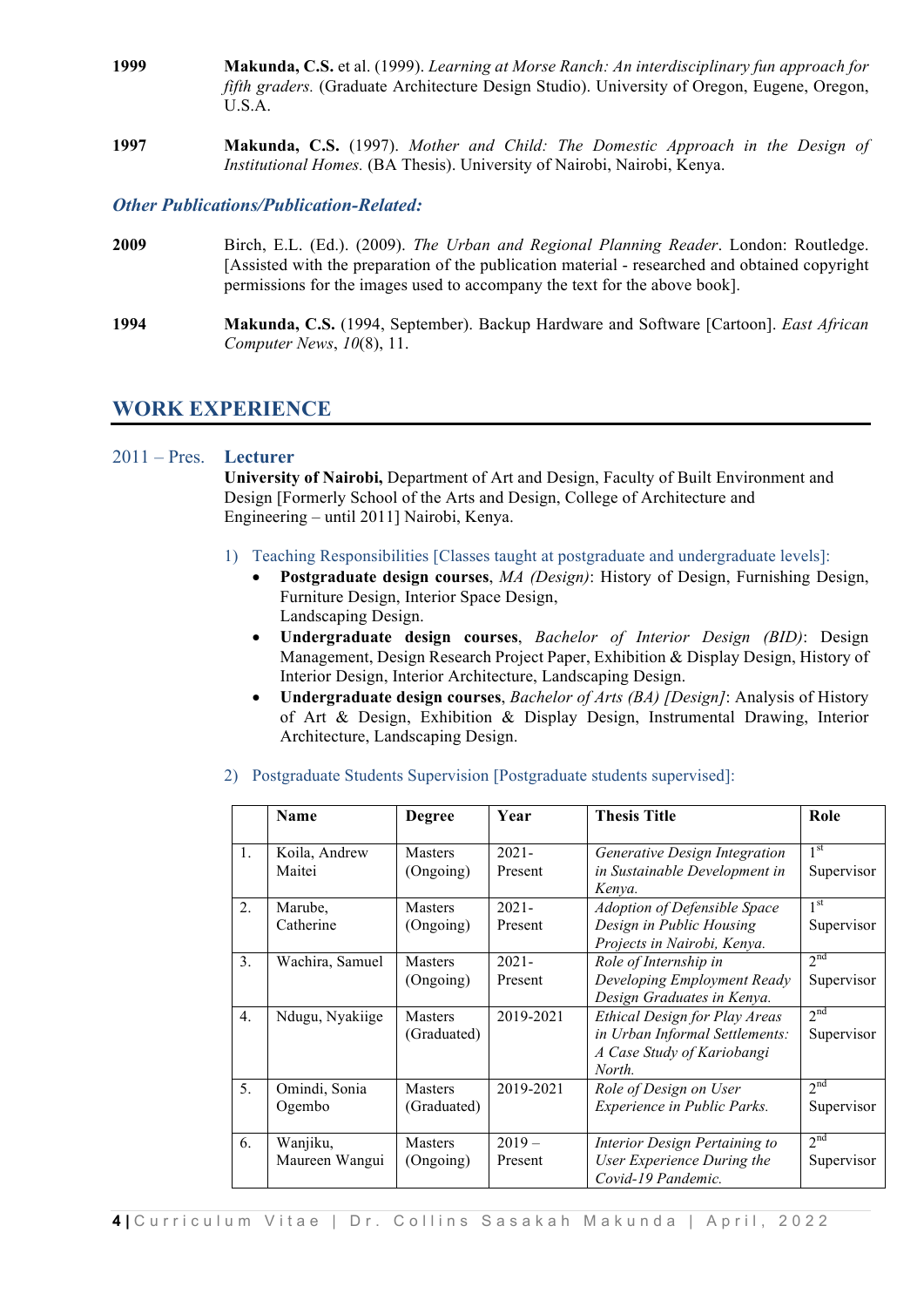| 7.  | Chesaro, Mike    | <b>Masters</b> | 2018-2020 | Integration of Waste              | 2 <sup>nd</sup> |
|-----|------------------|----------------|-----------|-----------------------------------|-----------------|
|     | Kemboi           | (Graduated)    |           | Minimization Strategies into      | Supervisor      |
|     |                  |                |           | the Design Process for            |                 |
|     |                  |                |           | Sustainable Interior Practices.   |                 |
| 8.  | Fortes, Thamara  | <b>Masters</b> | 2010-2013 | Kenya Cultural Centre: A          | 2 <sup>nd</sup> |
|     |                  | (Graduated)    |           | Proposed Architectural Design     | Supervisor      |
|     |                  |                |           | Symbolizing National Identity     |                 |
| 9.  | Mundia, James    | <b>Masters</b> | 2017-2019 | An Evaluation of Interior         | 2 <sup>nd</sup> |
|     |                  | (Graduated)    |           | Styles in the Serviced            | Supervisor      |
|     |                  |                |           | Apartment Sector in Nairobi       |                 |
| 10. | Muragu, Beatrice | <b>Masters</b> | 2012-2018 | Adoption of Cultural and          | 2 <sup>nd</sup> |
|     | Wambui           | (Graduated)    |           | Geographic Heritage in            | Supervisor      |
|     |                  |                |           | Interior Built Environments for   |                 |
|     |                  |                |           | Contextualization of Hotel        |                 |
|     |                  |                |           | <b>Brands in Counties</b>         |                 |
| 11. | Ng'ang'a, Evelyn | <b>Masters</b> | 2012-2015 | <b>Factors that Contribute to</b> | 1 <sup>st</sup> |
|     | Waleghwa         | (Graduated)    |           | <b>Building a Globally</b>        | Supervisor      |
|     |                  |                |           | Competitive County Brand in       |                 |
|     |                  |                |           | Kenya: A Case Study of            |                 |
|     |                  |                |           | Machakos County                   |                 |

- 3) Postgraduate Thesis Examination [Postgraduate thesis projects examined, internally, at the School of the Arts and Design]:
	- **Mundia, James** (2019). [Role: Internal Examiner, Masters Thesis, 2019] *Title: An Evaluation of Interior Styles in the Serviced Apartment Sector in Nairobi.*
	- **Ntinyari, Evelyn** (2013). [Role: Internal Examiner, Masters Thesis, 2013] *Title: Competencies Preferred by Employers of Interior Design Graduates in Kenya.*
- 4) Undergraduate Students Supervision:

Supervision of final (fourth) year interior design undergraduate student projects.

- 5) Administrative Responsibilities [Administrative positions held]:
	- **Acting Chair,** Department of Art and Design (DAD) (Dec. 7-11, 2021)
	- **Interior Design Thematic Head**, Department of Art and Design (DAD) (Feb. 2021-)
	- **Chair**, Performance Contracting Team, Dept of Art and Design (DAD, StAD) (2018-)
	- **Chair**, Income Generating Unit, School of the Arts and Design
	- **Year Master**, Third Year Class, Department of Art and Design (Feb. 2021-); Second Year Class, School of the Arts and Design (Sept. 2019-Jan. 2021)
	- **Examinations Officer/Coordinator**, Dept. of Art and Design (DAD) (Feb, 2021-)
	- **Departmental Representative,** Faculty Committee to Consider Applicants for Lecturer Position (Mar. 16, 2022)
	- **Member**, Faculty Complaints Handling Committee, Faculty of Built Environment and Design (FBED) (Oct. 2021-)
	- **Member**, Faculty Graduate Studies Committee, FBED (2021-)
	- **Member**, Management Board, Department of Art and Design (DAD, formerly StAD)
	- **Member**, Departmental Examiners Committee, Department of Art and Design (DAD), formally, Examinations Board
	- **Member**, Academic Board, Department of Art and Design (DAD, formerly StAD)
	- **Member**, Gender Mainstreaming Committee, College of Architecture & Engineering (CAE) (Dec. 2020-)
	- **Member,** Post Covid Teaching Committee, Architecture Design and Development (ADD), University of Nairobi (UoN) (July, 2020)
	- **Member**, Degree Curriculum Review Team, School of the Arts and Design (Contributed to the curriculum development of the Bachelor of Interior Design (BID)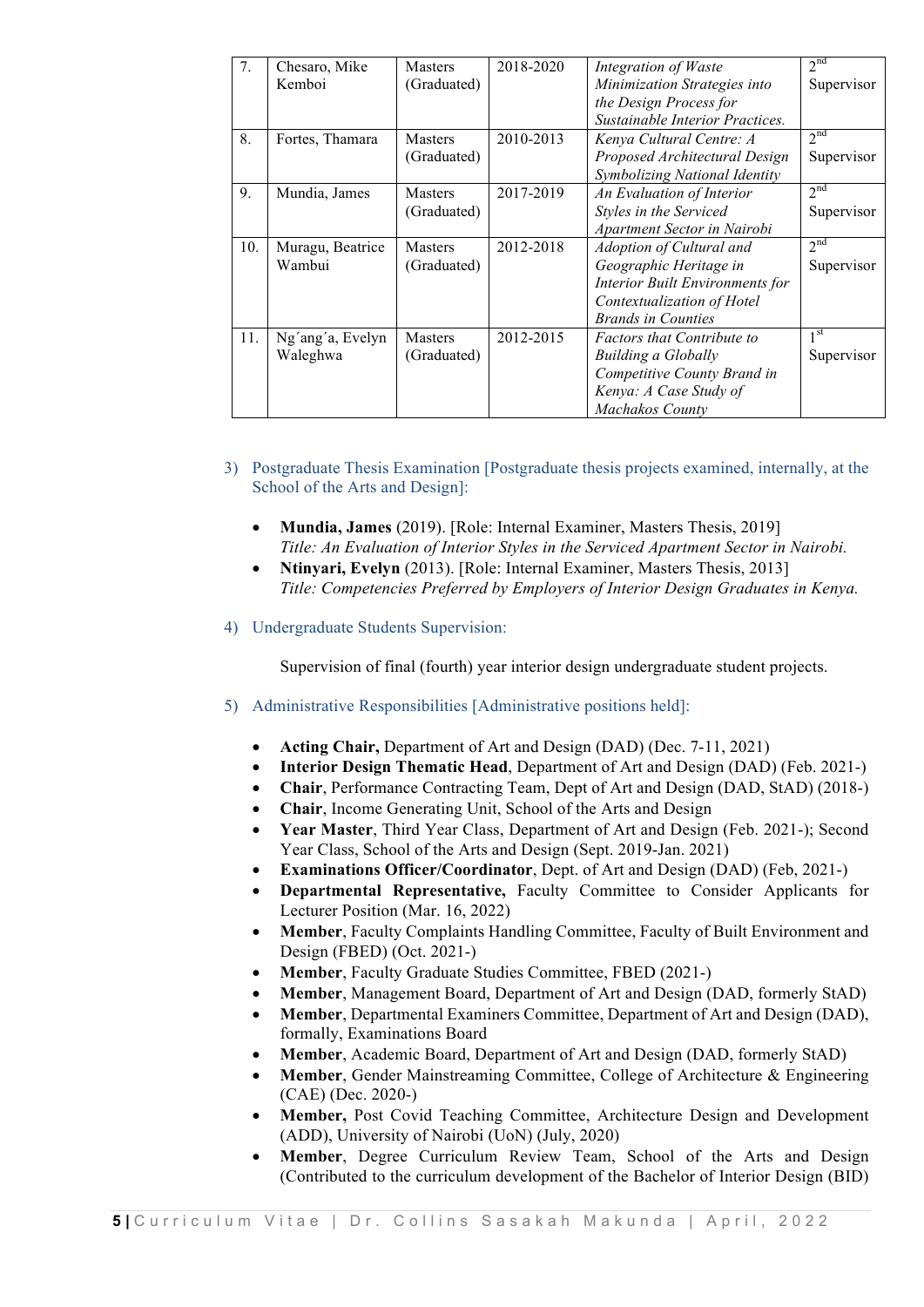Degree, inaugurated in September, 2017; Contributing to the review of the School of the Arts and Design Masters and PhD Curriculum).

#### 2011 – 2015 **Part-Time Lecturer**

**Evelyn College of Design,** Nairobi, Kenya. (March 2011 – July 2015).

Part-time lecturer in interior design for foundation level classes as well as Business and Technology Education Council (BTEC) Higher National Level Diploma interior design courses.

#### 2010 – Pres. **Lead Consultant [Interior Design]**

**Colmak Design Studio** (CDS), Nairobi, Kenya. (April 2010 – Present). Creatively engaged in developing interior design solutions for both commercial and residential interior design projects in Nairobi, Kenya.

#### 2010 – Pres. **Consultant [Urban Planning]**

**TSG Makunda & Associates**, Nairobi, Kenya. (January 2010 – Present).

Engaged in urban planning and design solutions including developing subdivisions plans, and preparing planning reports and obtaining planning approvals for changes of use and extensions of commercial and residential leases for properties in the Nairobi metro region.

#### 2009 **Volunteer**

**DC Habitat for Humanity**, Washington DC, U.S.A. (July 2009 – September 2009).

o Managed the volunteer database at the Head Office of the DC Habitat for Humanity.

- o Researched, analyzed, and documented the historical demographic trends of homeowners of affordable Habitat housing in the District of Columbia (DC).
- o Assisted the legal firm representing DC Habitat for Humanity in organizing, filing and cataloging the legal records of homeowners of DC Habitat for Humanity homes.
- o Participated in onsite construction work of a Habitat home located in the North-East area of Washington, D.C.

#### 2008 – 2009 **Research Assistant**

**Penn Institute for Urban Research,** Department of City Planning, University of Pennsylvania, Philadelphia, Pennsylvania, U.S.A. (June 2008 – June 2009).

- o Assembled and analyzed demographic data and development trends of a sample of U.S.A's downtowns using the U.S. census data and information obtained from interviewing downtown associations and city officials.
- o Analyzed the primary and secondary research data using tables, charts, and maps.

#### 2007 – 2008 **Program Manager and Research Assistant**

**International Housing Finance Program,** Real Estate Center, Wharton School, University of Pennsylvania, Philadelphia, Pennsylvania, U.S.A. (June 2007 – June 2008).

- o Planned and organized an executive education program in International Housing Finance that generated course revenues in excess of US\$ 200,000.
- o Managed course logistics and coordinated the enrollment of 70 international bankers representing 20 countries drawn from four continents.

#### 2007 – 2008 **Research and Project Assistant**

**Department of City and Regional Planning**, University of Pennsylvania, Philadelphia, Pennsylvania, U.S.A. (September 2007 – June 2008).

- o Assisted with the publication preparation of *The Urban Planning Reader (2009)* book by Prof. Eugenie Birch, featuring a selection of articles on urban planning history and best practices by renowned planning scholars and practitioners.
- o Managed the photo-printing and installation of a Rockefeller Foundation sponsored public exhibition highlighting slum upgrading projects in East Africa held at the University of Pennsylvania's School of Design in Spring, 2008.

### 2007 – 2008 **Planning Project Team Member**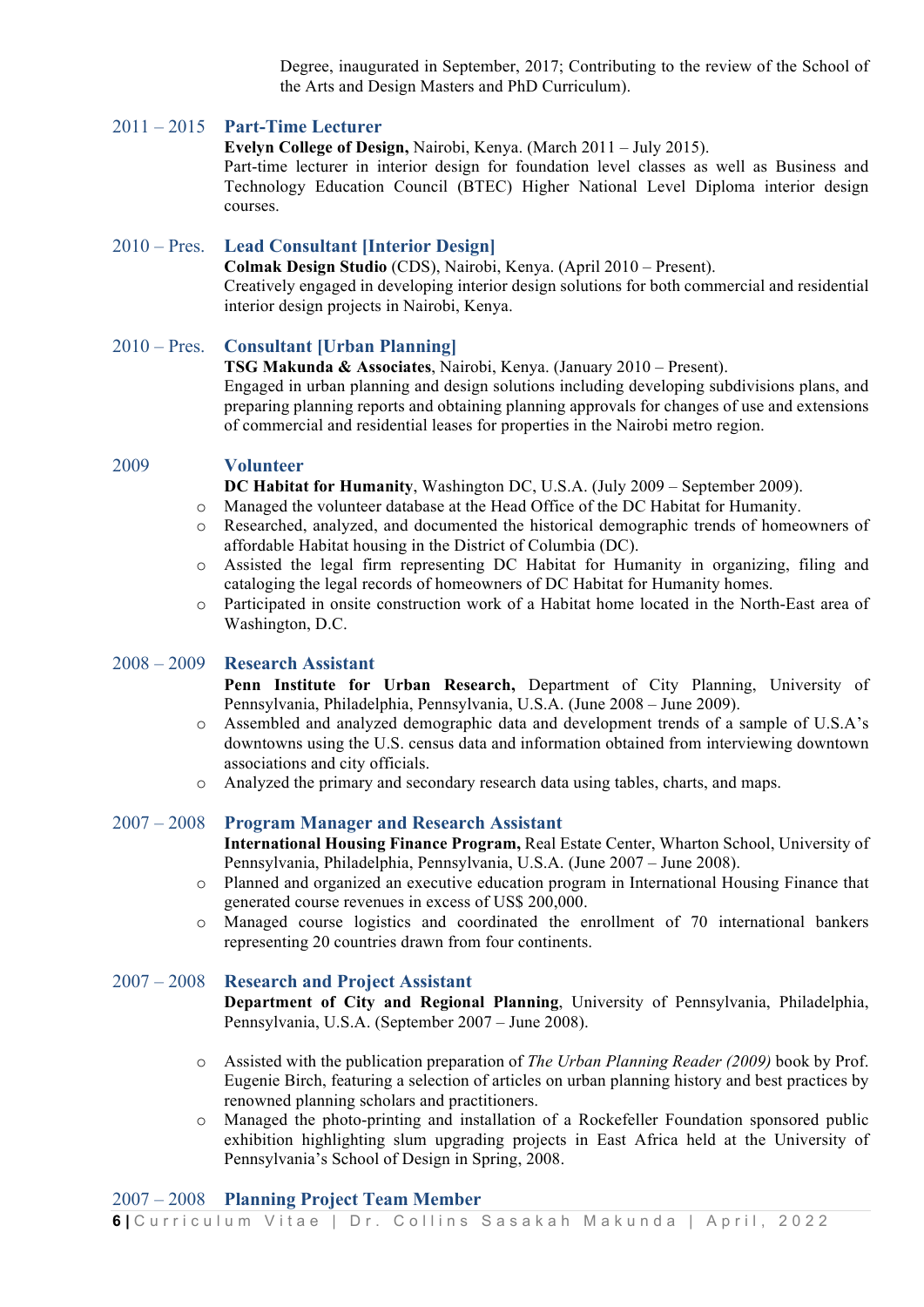**Department of City and Regional Planning**, School of Design, University of Pennsylvania, Philadelphia, Pennsylvania, U.S.A. (January 2007 – June 2008).

- o Developed an urban planning proposal for Philadelphia's urban public place system:
- Surveyed and inventoried existing open space.
- Interviewed stakeholders including city residents, civic leaders and city officials.
- Formulated an inclusive proposal for the cohesive integration and activation of the city's downtown public spaces.
- Presented the proposal to Philadelphia City Planning officials in a public presentation.
- o Created a neighborhood revitalization corridor anchor plan for a new community in the city of Philadelphia:
- Conducted field surveys and interviews to assess community needs and opportunities for economic development.
- Facilitated community stakeholder meetings, incorporating feedback.
- Summarized findings and recommendations in a 100-page report.

#### 2003 – 2005 **Residential Home Manager and Swahili Tutor**

#### **Phoenixville,** Pennsylvania, U.S.A.

- o Managed a three-hundred-year-old residential house in the suburbs of Philadelphia, Pennsylvania, that included a substantial holding of antique furniture and furnishings*.*
- o Responsible for the upkeep and maintenance of the home's interiors and proper care of the antique furniture and furnishings – including chairs, tables, cabinetry, rare rugs.
- o Tutored home-owner in spoken Swahili.

#### 2002 **Graduate Teaching Fellow in Architecture**

**University of Oregon**, Department of Architecture, School of Architecture and Allied Arts, Eugene, Oregon, U.S.A.

- o Assisted in teaching an undergraduate design drawing skills architectural class.
- o Elaborated basic drawing concepts presented during class lectures.
- o Provided individualized assistance in drawing techniques.

#### 2000 – 2002 **Library Student Assistant**

**University of Oregon,** School of Architecture and Allied Arts, Eugene, Oregon, U.S.A. (June  $2000 - May 2002$ ).

- o Assisted in managing the holdings of the School of Architecture and Allied Arts library.
- o Supervised other student employees managing the library's collection.

#### 2001 **Graduate Teaching Fellow in Interior Architecture**

**University of Oregon,** Department of Architecture, School of Architecture and Allied Arts, Eugene, Oregon, U.S.A.

- o Assisted in teaching an introductory undergraduate course in interior architecture.
- o Led seminar-size discussion sections.
- o Assigned and graded student assignments.
- o Maintained office hours for students requiring further assistance in understanding the course material and assignments.

#### 2001 **Lyman and Judy Johnson Research Fellow**

**University of Oregon,** School of Architecture and Allied Arts, Eugene, Oregon, U.S.A.

o Identified and created architecture and art history slides that were later added to the slide collection library for use by faculty in the School of Architecture and Allied Arts in augmenting their teaching material.

#### 1999 – 2001 **Volunteer**

**University of Oregon,** Materials Resource Center, School of Architecture and Allied Arts, Eugene, Oregon, U.S.A.

o Assisted students and faculty in tracking down specific products and material samples organized under *Sweet's Product Catalogue.*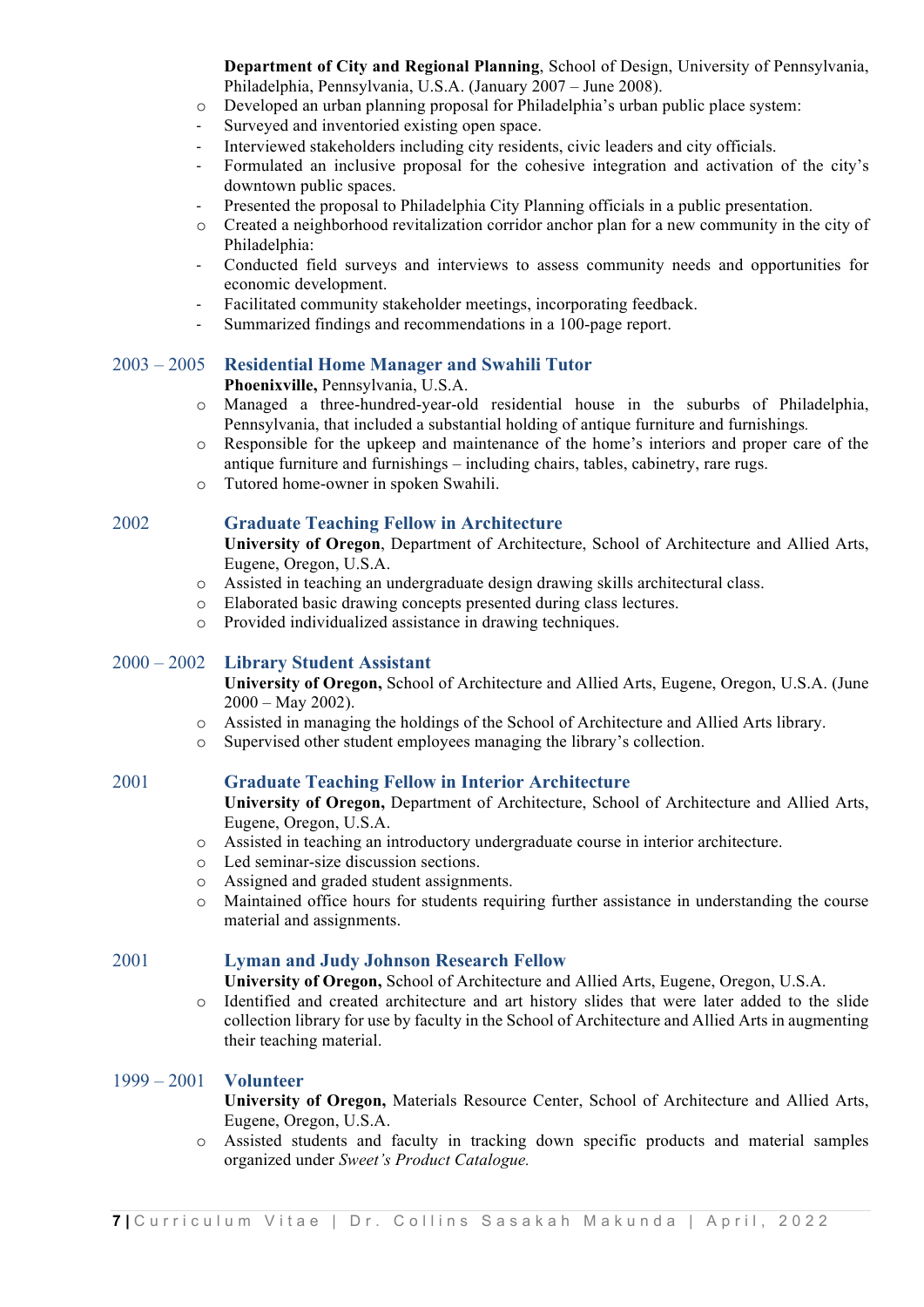#### 2000 **Teaching Assistant**

**University of Oregon,** Undergraduate Architectural Design Studio, Department of Architecture, School of Architecture and Allied Arts, Eugene, Oregon, U.S.A. (Spring 2000).

- o Critiqued the design studio work of undergraduate architecture students*.*
- o Provided mentorship to the undergraduate architecture students.

#### 1998 – 1999 **Freelance Designer**

Nairobi, Kenya. (September 1998 – August 1999).

o Completed a variety of graphic design projects ranging from three dimensional graphic representations of interior layouts to calligraphy writing of private college graduation certificates.

#### 1998 **Graphic Designer and Exhibition Installation Manager**

- **Sols Inclinations Limited**, Nairobi, Kenya. (February 1998 September 1998).
- o Designed graphic exhibition posters/panels for companies participating in National trade fares.
- o Supervised the installation of the panels at the exhibition venues.

#### 1994 **Graphic Designer**

**East African Computer News,** Nairobi, Kenya.

o Worked as a graphic designer responsible for the layout design for the East African Computer News magazine published by Compunews Publishers.

# **CONSULTANCIES, GRANTS, AND PROJECTS**

#### 2020 – 2022 **Technical Coordinator**

**University of Nairobi (UoN) School of the Arts and Design (StAD) Team,** Consultancy Services: Research Study for Investigation into Local Production/Manufacture of Affordable Ceramic Fittings to Support Affordable Housing in Kenya.

*Organization: State Department of Public Works, Ministry of Transport, Infrastructure, Housing, Urban Development and Public Works (MoTIHUDPW), Government of Kenya (GoK).* The design team is investigating the viability of local production/manufacture of affordable ceramic fittings to support affordable housing in Kenya. No. MoTIHUDPW/PW/05/2019-2020

Value: KES 13Million

#### 2013 – 2015 **Interior Design Member**

**Technical Sub-Committee,** Kenya Pavilion for World Expo 2015, Italy Exhibition. *Organization: Export Promotion Council (EPC).* The committee undertook the interior and exhibition design of the Kenya pavilion.

#### Oct, 2014 **Judge**

**East Africa Property Awards (EAPA).** (October - November 2014).

*Organization: East Africa Property Awards (EAPA).*

Design Member of the Judging panel that awarded the best real estate projects in East Africa including residential developments, architectural buildings, and interiors.

#### Mar, 2014 **Design Trainer**

#### **Training small scale manufacturers in light manufacturing industry to enhance exports from Kenya.** (March  $5 - 6$ , 2014).

*Organization: Export Promotion Council.*

Co-facilitated the instructive training workshop, as a resource person for one of the manufact -uring sectors at the two-day workshop held at Kivi Milimani Hotel, Nairobi, Kenya, followed by onsite coaching of the producers at their various workstations, in subsequent weeks.

#### 2013 – 2014 **Design Co-facilitator**

#### **University of Nairobi Architecture and Design Team**.

**8 |** Curriculum Vitae | Dr. Collins Sasakah Makunda | April, 2022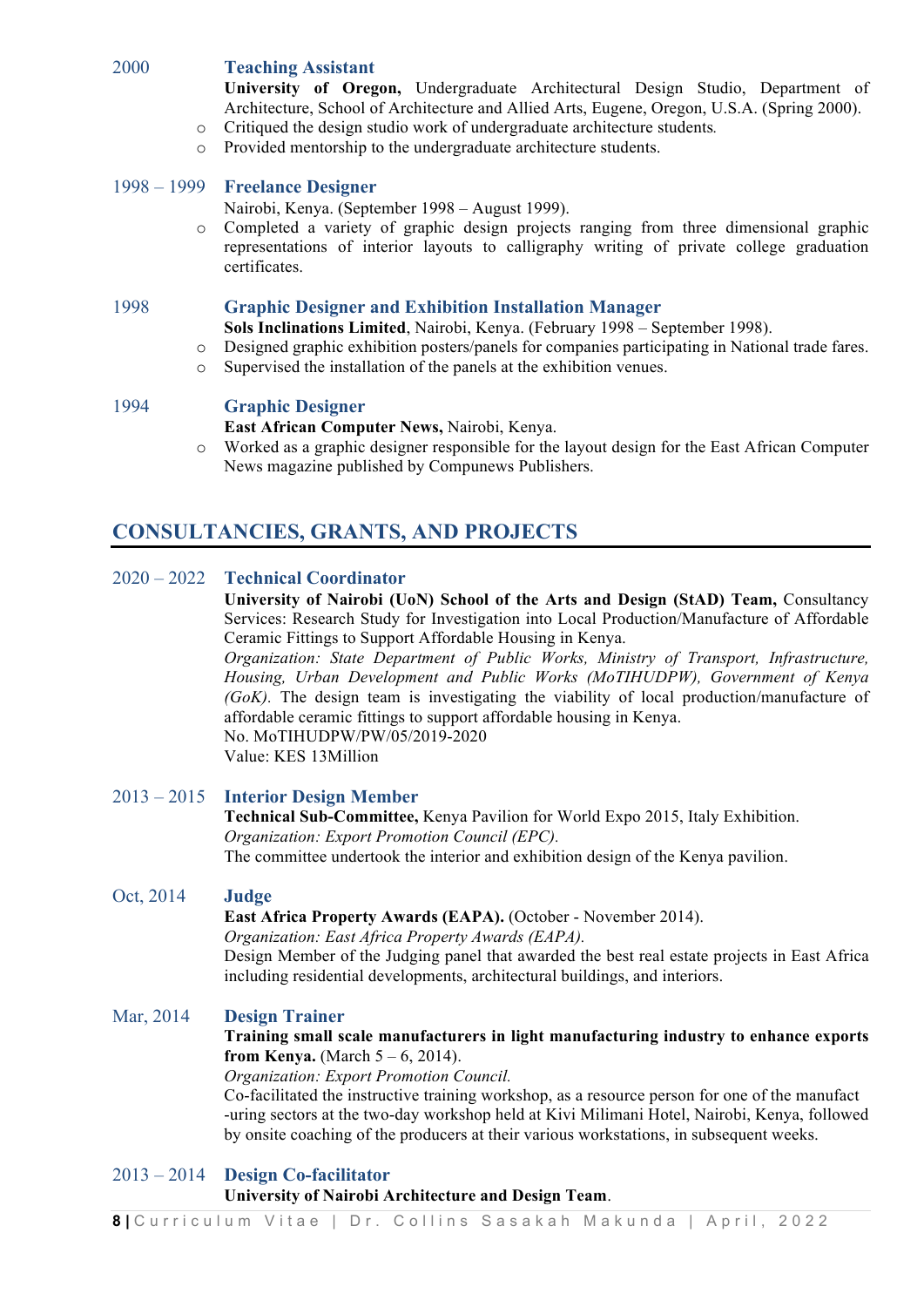#### *Organization: National Museums of Kenya.*

Co-facilitator of the design team of university architecture and design students led by two lecturers that developed proposals for the Kenya pavilion icon for the 2014 Mall Festival, Washington DC, U.S.A.

# 2012 – 2014 **Design Team Leader**

#### **University of Nairobi Design Team.**

*Organization: Export Promotion Council.*

- o *June, 2014:* Led the design team that developed the award-winning exhibition design for the Kenya Pavilion at the Source Africa Trade Show, Cape Town International Convention Centre (CTICC), Cape Town, South Africa, June 19 – 20 2014.
- o *June, 2014:* Led the design team that developed the award-winning exhibition design for the Kenya Pavilion at the Dar es Salaam International Trade Fair (DITF), Dar es Salaam, Tanzania, held 24 – 28 June, 2014.
- o *June, 2014:* Led the design team that developed the exhibition design for EPC Mini-Exhibition for enterprises adding value to agriculture and livestock products, light manufactures and commercial crafts at the Laico Regency Hotel, Nairobi, Kenya, held 9 June 2014.
- o *February, 2014:* Led the design team that developed the award-winning exhibition design for the Kenya Pavilion at the 18<sup>th</sup> Addis Chamber International Trade Fair (ACITF), Addis Ababa, Ethiopia, held Feb  $20 - 262014$ .
- o *October, 2013:* Led the design team that developed the interior and exhibition design for the Export Promotion Council pavilion at the Nairobi International Trade Fair at the Nairobi, Kenya, September - October 2013.
- o *June, 2013:* Led the design team that developed the exhibition design for the National Exporters Forum pavilion at the Kenyatta International Conference Center, Nairobi, Kenya, June 2013.
- o *February, 2013:* Led the design team that developed the exhibition design for the Kenya pavilion at the Ambiente International Trade Fair, Frankfurt, Germany, February 2013.
- o *November, 2012:* Led the design team that developed the exhibition design for the Maendeleo Ya Wanawake 60<sup>th</sup> Anniversary celebrations pavilion at the Kenyatta International Conference Center, Nairobi, Kenya, November 2012.

#### 2013 **Design Team Leader**

#### **University of Nairobi Design Team.**

*Organization: Kenya Wildlife Service.*

- o *November, 2013:* Led the design team that developed the exhibition design for the Kenya Wildlife Service pavilion at the Getaway Holiday Fair at the Sarit Center, Nairobi, Kenya, November 2013.
- o *October, 2013:* Led the design team that developed the exhibition design for the Kenya Wildlife Service pavilion at the Magical Kenya Expo at the Kenyatta International Conference Center, Nairobi, Kenya, October 2013.

#### Sep, 2013 **Judge**

#### **Prison Enterprises – Industrial Inter-Stations Competition.** (26 September 2013). *Organization: Kenya Prisons.*

University of Nairobi member of the Judging panel that identified the best designed products at Prisons Headquarters Industries Showroom, Upper Hill, Nairobi, Kenya.

#### Apr, 2012 **Member, University of Nairobi Design Team**

#### **Exhibition Space Design for the signing of the MOU between the City of Beijing, China and the School of the Arts and Design, University of Nairobi**.

*Organization: University of Nairobi, Kenya & Beijing Industrial Design Centre (BIDC), Beijing, China*

Member of the design team involved in the design and installation of the above exhibit space.

#### 1997 **Design Team Member**

#### **Ministry of Tourism and Wildlife ASK Show Pavilion** *Organization: Ministry of Tourism and Wildlife.*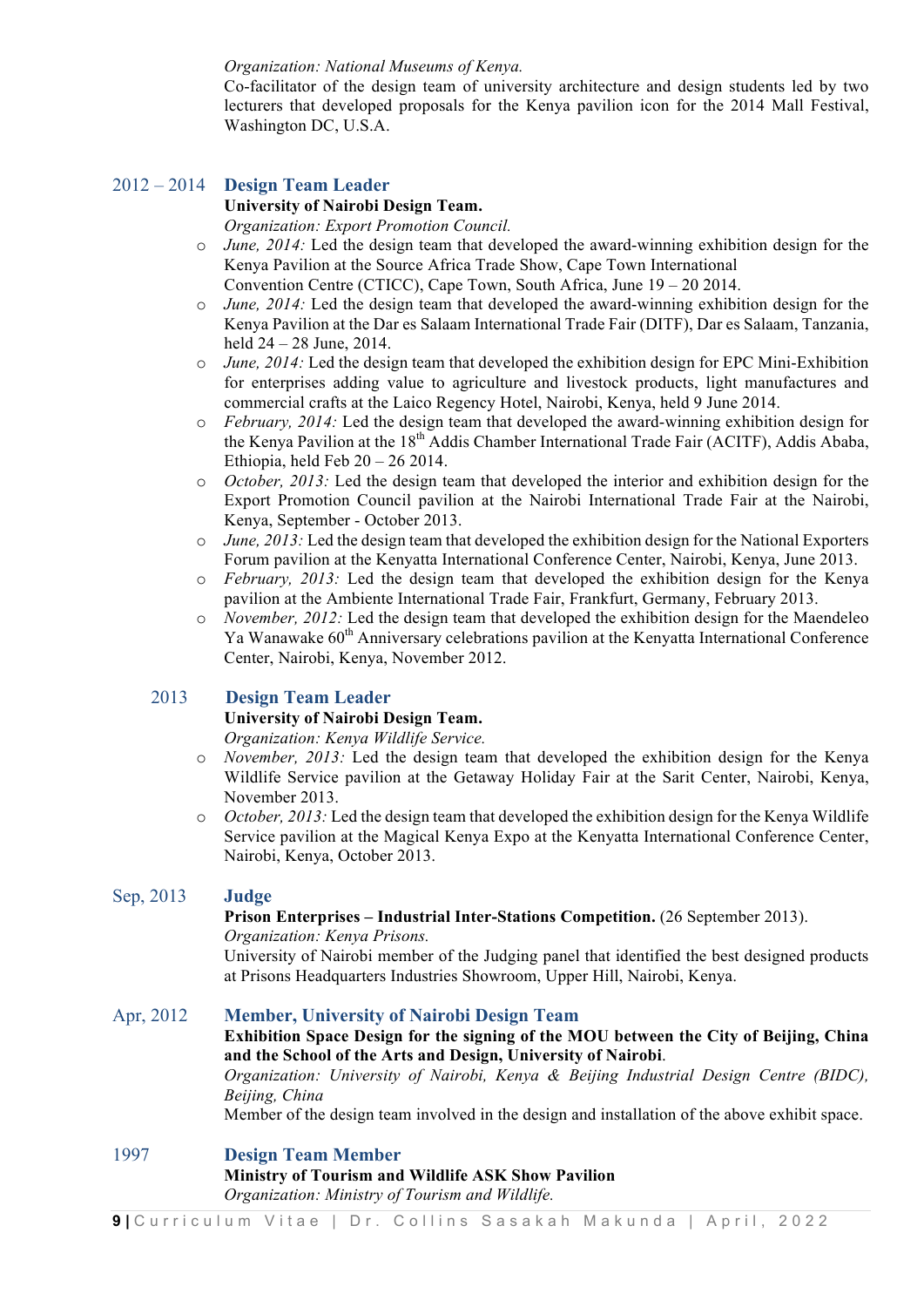o Part of the design team that developed and executed the artworks of wall murals for the Ministry's 1997 Agricultural Society of Kenya (ASK) annual Show pavilion.

#### 1996 **Interior Designer**

**Gatsby Charitable Trust Foundation.**  $(27<sup>th</sup> - 30<sup>th</sup>$  March, 1996). *Organization: Gatsby Charitable Trust Foundation.*

o Participated in a five-member University of Nairobi design student team as an Interior designer and designed and installed exhibition panels for the Gatsby Inter-Trust Seminar and Kenya Gatsby Trust Exhibition of Jua Kali Products held at Whitesands Hotel, Mombasa, Kenya.

#### TRAININGS

| Feb, 2019        |         | <b>Grant Proposal Writing Training Workshop, February 20-22.</b><br>Chiromo Conference Centre, University of Nairobi, Nairobi, Kenya. |
|------------------|---------|---------------------------------------------------------------------------------------------------------------------------------------|
|                  | $\circ$ | Participant in above training workshop.                                                                                               |
| <b>Jan, 2019</b> |         | Pedagogy and Andragogy Training Workshop, January 14-18.<br>CCU, University of Nairobi, Nairobi, Kenya.                               |
|                  | $\circ$ | Participant in above training workshop.                                                                                               |
| Apr, 2012        |         | UNES Proposal Writing and Research Grant Writing Workshop, April $30 - May 1$ .<br>CCU Hall, University of Nairobi.                   |
|                  | $\circ$ | Participant in above training workshop.                                                                                               |
| Sep, 2011        |         | Training in Edexcel's course on "Building a Higher National Art & Design Programme<br>on the QCF", September 8.                       |
|                  |         | Brookhouse International School, Nairobi, Kenya.                                                                                      |
|                  | $\circ$ | Underwent above training.                                                                                                             |
| <b>Mar, 1995</b> |         | <b>ICIPE Science Press,</b>                                                                                                           |

*Chiromo Campus, Nairobi, Kenya.*

o Participant in a training workshop entitled, "*University Design Students in Science,*" that covered four key topics; scientific illustration, photography, computer graphics, and poster preparation.

### WORKSHOPS/CONFERENCES/EXHIBITIONS/SEMINARS/SYMPOSIA/LECTURES

#### **Conferences/Symposia:**

| Feb, 2022 | $\circ$ | Visual Design Conference 2022, February 10-11.<br>Theme: The Evolution of African Visual Design in the Digital World, University of Nairobi,<br>Nairobi, Kenya [Department of Art and Design (DAD), Faculty of Built Environment and<br>Design (FBED), University of Nairobi (UoN)].<br>Facilitator [Response to Chief Guest address] at above conference. |
|-----------|---------|------------------------------------------------------------------------------------------------------------------------------------------------------------------------------------------------------------------------------------------------------------------------------------------------------------------------------------------------------------|
| Jun, 2021 | $\circ$ | <b>ADEC 21: Afrika Design Education Conference, June 22-24.</b><br>Theme: Afrocentric Design: Practice and Curriculum, [PADI: Pan-Afrikan Design Institute].<br>Virtual Attendee at above conference.                                                                                                                                                      |
| Feb, 2021 | $\circ$ | PADI Afrika Design Day, Feb 22.<br>Theme: Pambazuka: Out Time is Now, [PADI: Pan-Afrikan Design Institute & Design Kenya<br>Society], Nairobi, Kenya.<br>Virtual Attendee at above event.                                                                                                                                                                  |
| Sep, 2020 |         | NIDEC 2020: Nairobi International Design Conference, September 24-25.<br>Theme: Design Zeitgeist Afrika, Nairobi, Kenya.                                                                                                                                                                                                                                   |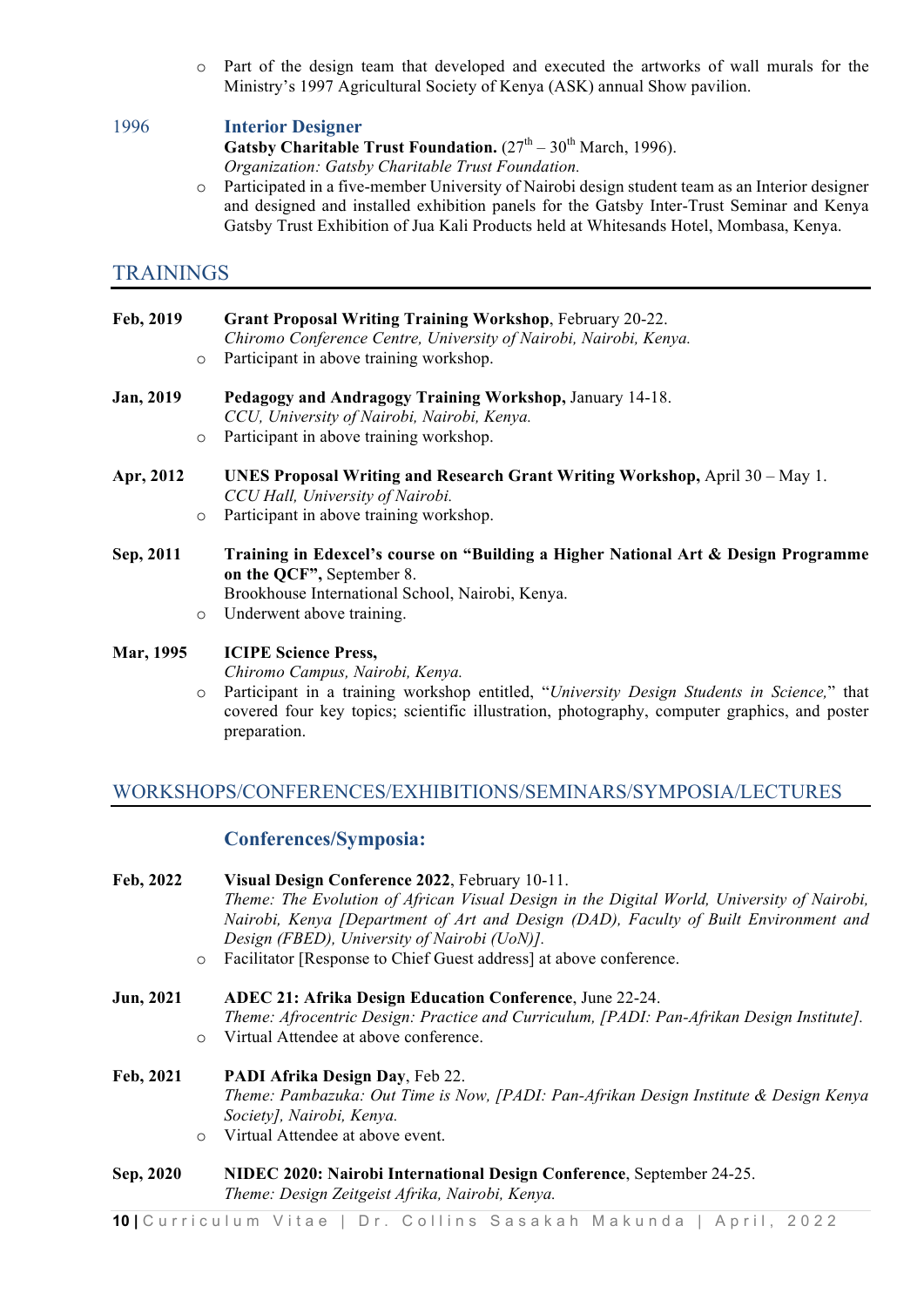| $\circ$                       | Virtual Attendee at above conference.                                                                                                                                                                                                                                                                                                                              |
|-------------------------------|--------------------------------------------------------------------------------------------------------------------------------------------------------------------------------------------------------------------------------------------------------------------------------------------------------------------------------------------------------------------|
| Sep, 2020<br>$\circ$          | International Federation for Housing and Planning (IFHP) Summit, September 10.<br>Theme: Affordable Housing and the Inclusive City, Copenhagen, Denmark.<br>Virtual Attendee at above conference.                                                                                                                                                                  |
| Oct, 2019<br>$\circ$          | 3 <sup>rd</sup> International Conference on National Urban Policy, October 28-31.<br>UN-Habitat Headquarters, Nairobi, Kenya.<br>Delegate at above conference.                                                                                                                                                                                                     |
| Dec, 2018<br>$\circ$          | Typography Kenya 2018 Conference, December 7.<br>School of the Arts and Design, University of Nairobi, Nairobi, Kenya.<br>Panelist in above conference.                                                                                                                                                                                                            |
| Oct, 2018<br>$\circ$          | <b>CODE Symposium: Challenges of Performance-based Regulations, October 10.</b><br>The Oslo School of Architecture and Design (AHO), Oslo, Norway.<br>Attendee in above symposium on the Nordic Building Code.                                                                                                                                                     |
| Feb, 2018<br>$\circ$          | African Centre for Cities (ACC) International Urban Conference, February $1 - 3$ .<br>University of Cape Town, Cape Town, South Africa.<br>Delegate at the conference celebrating the ten-year anniversary of the establishment of the<br>African Centre for Cities at the University of Cape Town.                                                                |
| Aug, 2017<br>$\circ$          | NAD-KIDEC (Kumasi International Design Conference) 2017, September 11 – 13.<br>Kwame Nkrumah University of Science and Technology, Kumasi, Ghana.<br>Reviewed a paper for the conference themed: "Sustainable Development Goals in Africa: The<br>Role of Indigenous Design Concepts."                                                                             |
| <b>June</b> , 2017<br>$\circ$ | <b>NORDES 2017: 7<sup>th</sup> Nordic Design Research Conference</b> , June $15 - 17$ .<br>The Oslo School of Architecture and Design (AHO), Oslo, Norway.<br>Delegate at the conference themed: "Design + Power."                                                                                                                                                 |
| <b>June</b> , 2017            | 23 <sup>rd</sup> International Sustainable Development Research Society (ISDRS) Conference, June<br>$14 - 16$ .<br>Universidad de los Andes School of Management (UASM), Bogota, Colombia.<br>o Co-author of paper presented at the conference themed: "Inclusive Sustainability for<br>Development: How to Engage Academy, Government, Communities and Business." |
| <b>May, 2017</b><br>$\circ$   | Cumulus REDO Conference, May 30 - June 2.<br>Design School Kolding, Kolding, Denmark.<br>Delegate and participant in the PhD consortium at the conference themed: "REDO."                                                                                                                                                                                          |
| Mar, 2017<br>$\circ$          | Nairobi Innovation Week (NIW) - Innovation Research Symposium, March 6 - 10.<br>University Towers, University of Nairobi, Nairobi, Kenya.<br>Delegate and presented a paper at the symposium themed: "Innovating to Solve Pressing Local<br>and Global Challenges."                                                                                                |
| <b>July, 2016</b>             | 22 <sup>nd</sup> International Sustainable Development Research Society (ISDRS) Conference, July<br>$13 - 15$ .<br>Universidade Nova de Lisboa, Campus de Campolide, Lisbon, Portugal.                                                                                                                                                                             |
| $\circ$                       | Delegate and presented a paper at the conference themed: "Rethinking Sustainability Models<br>and Practices: New and Old World Contexts."                                                                                                                                                                                                                          |
| <b>May, 2016</b><br>$\circ$   | The Nordic Association of Architectural Research Symposium 2016 - NAF Conference,<br>May $19 - 20$ .<br>KTH/School of Architecture, Stockholm, Sweden.<br>Conference paper accepted for presentation at the conference themed: "The Production of<br>Knowledge in Architecture by PhD Research in the Nordic Countries."                                           |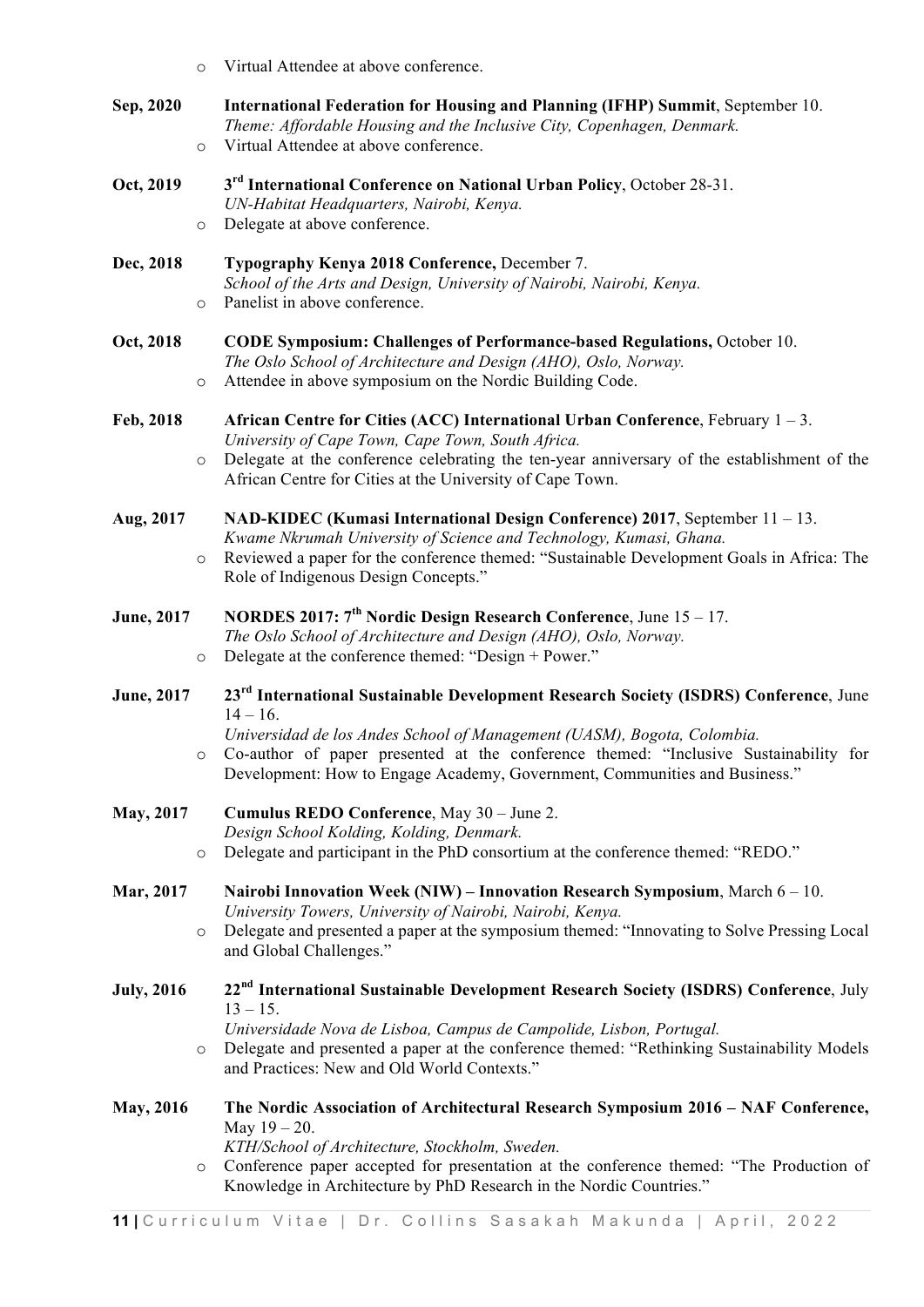#### **Nov, 2015 Nairobi Design Conference (NADEC),** November 5 – 7.

*Michael Joseph Centre and Alliance Francaise, Nairobi, Kenya.* 

o Part of the organizing committee as well as a delegate and conference paper presenter at the Design Kenya Society sponsored Nairobi Design Conference held in Nairobi during which the theme: "Design in Kenya  $\omega$  50: past experiences, present trends and future aspirations," was the focus of the discussions.

#### **Sep, 2014 Cumulus Conference,** September 22 – 24.

*Greenside Design Center (GDC) and University of Johannesburg, Johannesburg, South Africa.* o Part of the University of Nairobi, School of the Arts and Design delegation that participated at the conference whose theme was: "Design with the other 90%: Changing the World by Design".

#### **Sep, 2012 Slums Upgrading and Prevention Policy Conference**, September 14.

*United Kenya Club, Nairobi*.

o Attendee in above conference that discussed challenges in slum upgrading and prevention policy.

#### **Jun, 2012 Six Global Dialogue on Design for Social Innovation Teleconference,** June 29. *Nairobi, Kenya.*

o Participated as part of the Nairobi team in above teleconference in which 13 cities were represented in the discussion. The cities represented were: Oslo, London, Glasgow, Stockholm, Paris, Helsinki, Milan, Madrid, Lisbon, Seoul, Nairobi, Sydney, and Adelaide.

#### **May, 2011 NIDEC 2011: Nairobi International Design Conference (NIDEC),** May 25 – 27.

*National Museum of Kenya and University of Nairobi, Nairobi, Kenya.* 

- o Part of the organizing committee as well as a delegate at the Design Kenya Society sponsored Nairobi International Design Conference held in Nairobi during which the theme: "Design for industrial transformation," was the focus of the discussions.
- o Co-facilitator for the Interior Design Workshop (held at the Architecture Design and Development building [ADD]), which was one of the workshops conducted during the conference.

#### **Jul, 2010 The East Africa Region Planners Conference,** July 14 – 17.

*Mombasa, Kenya.*

o Delegate at the Kenya Institute of Planners (KIP) Conference held at the Mombasa Beach Hotel during which urban planning and urban design issues facing the East African cities were discussed.

### **May, 2009 Planning Symposium Recognizing the 110th Anniversary of the First National Planning Conference in U.S.A.,** May 21.

*National Building Museum, Washington, D.C., U.S.A.*

o Delegate at the symposium entitled, "1909 – 2109: Sustaining the Value of American Planning," that focused on the successes and challenges of America's first 100 years of planning and designing sustainable communities.

# **Apr, 2009 American Planning Association Conference,**  *Minneapolis, Minnesota, U.S.A.*

o Delegate at the annual American Planning Association (APA) Conference during which the latest trends in urban and regional planning were highlighted and discussed.

#### **1995 - 1996 Explo '95,** December 27 – January 4.

- *University of Zimbabwe, Harare, Zimbabwe.*
- o Delegate at the International Christian Students leadership conference entitled, "*Students in World Missions.*"

# **Workshops/Seminars/Webinars:**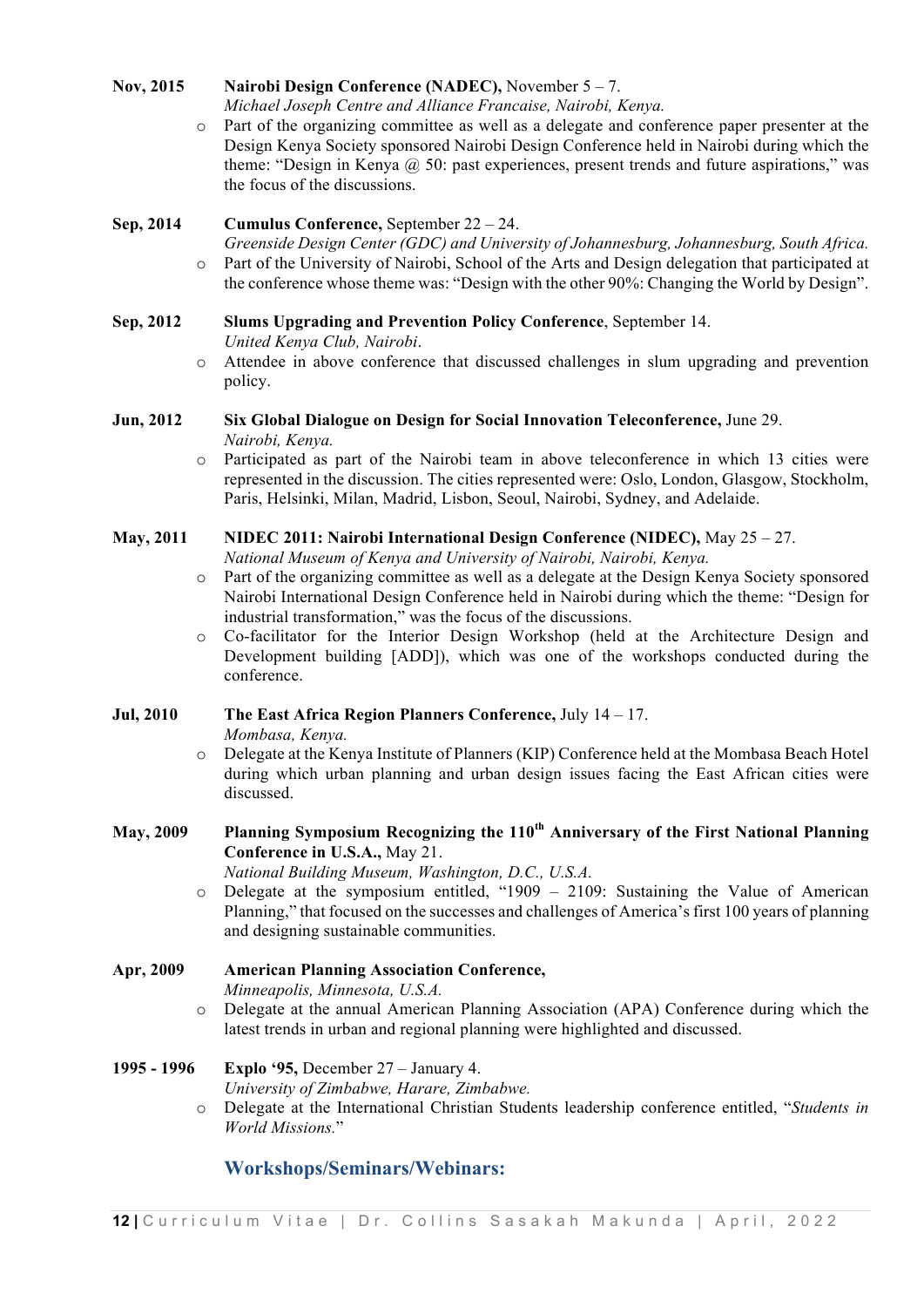| Dec, 2021 | Seminar: Ceramics Project Seminar: Research Study for Investigation into Local      |
|-----------|-------------------------------------------------------------------------------------|
|           | Production/Manufacture of Affordable Ceramic Fittings to Support Affordable housing |
|           | in Kenya, December 16.                                                              |
|           | Fairview Hotel, Nairobi, Kenya.                                                     |
|           | o Presenter at above seminar.                                                       |

- **June, 2021 Webinar: Digitalization and Knowledge Portal to Promote Affordable Housing**, June 22. *FSD Kenya, Nairobi, Kenya.*
	- o Virtual attendee at above webinar.
- **May, 2021 University of Nairobi Gender Week Webinar**, May 11-16. *University of Nairobi, Nairobi, Kenya.* o Virtual attendee at above webinar.
- **Apr, 2021 Webinar: Kenya´s First National Art Gallery and What it Means for the Arts**, April 24. *Kenya Museum Society, Nairobi, Kenya.*
	- o Virtual Attendee at above webinar.
- **Sep, 2019 9th Annual Eastern Africa Architecture Workshop and Exhibition: Tropical Architecture and the Urban Challenges Facing the Global South**, September 4-5.
	- *Department of Architecture and Building Science, University of Nairobi, Nairobi, Kenya.*
	- o Delegate at above workshop and exhibition.
- **Jan, 2019 Workshop on Protection of Traditional Knowledge (TK) and Traditional Cultural Expressions (TCEs)**, January 24. *British Institute in East Africa (BIEA), Nairobi, Kenya.*
	- o Participant in above workshop.
- **Oct, 2018 International Book Launch: Sustainability in Scandinavia Architectural Design and Planning,** October 5.

*The Oslo School of Architecture and Design (AHO), Oslo, Norway.* o Attendee in above international book launch of the book edited by Ali Malkawi, Marius Nygaard, Anne Bem, and Erik Stenberg.

- **Nov, 2017 Africa & the Emerging Ecological Civilization Event Workshop**, November 30. *The School of the Arts & Design, University of Nairobi, Nairobi, Kenya.* o Presenter on the topic: "Nairobi & The Triple Top Line*.*"
- **Nov, 2016 Earth Rise/Intrinsic Earth Workshop**, November 17 18. *Alingsås, Sweden.*
	- o Participant, as a team member, in above workshop that launched a new more sustainable way of thinking about and pursuing development.

#### **Oct, 2017 Cities & Society Seminar Series**, October 10. *Department of Sociology and Human Geography, University of Oslo, Oslo, Norway.* o Attended the lecture: "Debating the Planetary/Particular in Comparative Urban Politics." Presenter: Jennifer Robinson

**Sep, 2017 Cities & Society Seminar Series**, September 15. *Department of Sociology and Human Geography, University of Oslo, Oslo, Norway.* o Attended the lecture: "What Need for Southern Theory of Cities." Presenter: Alan Mabin

#### **Feb, 2016 Design with Social Impact Planning Workshop**, February 9 – 10.

*Zurich University of the Arts (ZHdK), Zurich, Switzerland.* 

o Participated in a planning workshop for the "Design with Social Impact Program." The workshop was to plan for student workshops and the research plan for 2016 and 2017 for the jointly run program consisting of three collaborating institutions: 1) School of the Arts  $\&$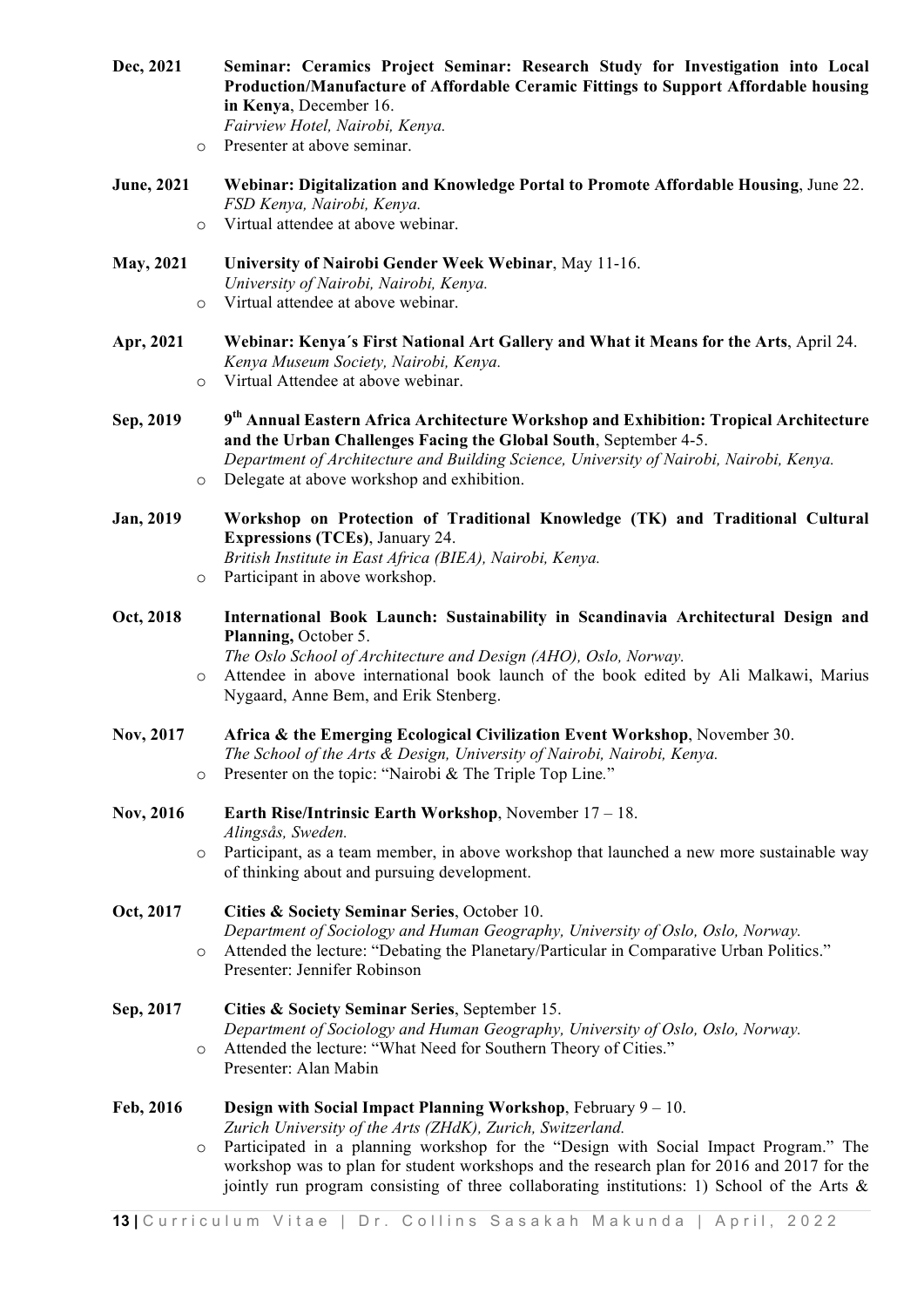Design, University of Nairobi, Kenya, 2) Zurich University of the Arts, Switzerland, and 3) University St. Cyril and Methodius Skopje, Macedonia.

#### **Oct, 2015 Design Research Seminar: Towards Sustainable Design Development**, October 8 – 9. *The Oslo School of Architecture and Design (AHO), Oslo, Norway.*

 $\circ$  Participated in a seminar that sought to explore the transformative potential of design, through making and research, in addressing the challenges posed by Climate Change.

#### **Jan, 2015 Zurich-Nairobi Collaborative Workshop,**

*School of the Arts and Design, University of Nairobi, Nairobi, Kenya.* 

o Interior Design Group leader of the Zurich School of the Arts, Zurich, Switzerland – School of the Arts and Design, Nairobi, Kenya three-week Social Design Collaborative Workshop with the theme of Food Security. I guided the Interior Design students with their projects around the workshop theme that were later shared online on the School of the Arts and Design, University of Nairobi website.

#### **Jun, 2014 China-Kenya Workshop,** June xx

*College of Arts and Design, Beijing University of Technology, Beijing, China.*  o Team leader of the Kenyan delegation and co-facilitator of the above two-day joint workshop

that developed tourism souvenirs for the two countries.

#### **Oct, 2012 Workshop on Strengthening UNES/UoN Consultancy,** October 31.

*Chiromo Conference Center, Chiromo Campus, University of Nairobi, Nairobi.*  o Attendee in above workshop.

# **Aug, 2011 IndiAfrica: A Shared Future Seminar,** August 26.

*Taifa Hall, Main Campus, University of Nairobi, Nairobi, Kenya.* o Moderator for the discussions around the papers presented at the seminar.

#### Lectures:

- **Feb, 2020 Lecture on The Kenya Art Scene Today: Opportunities, Issues and Competitions by Margaretta wa Gacheru,** February 20. *ADD Building, University of Nairobi.*
	- o Attendee in above lecture by a renowned writer and commentator on the Kenyan art scene.
- **Oct, 2018 Transport for London (Tfl) Lecture,** October 16. *The Oslo School of Architecture and Design, Oslo, Norway.* o Attendee in above lecture by Paul Manchant, Head of Product Design, Tfl.
- **Oct, 2018 Lecture: What Can Design Do to Enrich the Democratic Ecosystems?** October 4. *The Oslo School of Architecture and Design (AHO), Oslo, Norway.* o Attendee in above lecture by Ezion Manzini.

#### **Nov, 2012 Lecture on African Typography by Saki Mafundikwa,** November xx *ADD Building, University of Nairobi.* o Attendee in above lecture by the renowned designer and proprietor of a design school in

# Zimbabwe.

#### **Oct, 2012 Lecture on the Design of the Library of Congress**, October xx *ADD Building, University of Nairobi.*

o Delivered a lecture to postgraduate students at the University of Nairobi on the design of the Library of Congress (Washington D.C.), which I had visited in July 2012.

### **Exhibitions:**

#### **Oct, 2021 Exhibition: Woodlife Sweden Exhibition,** October 18-22.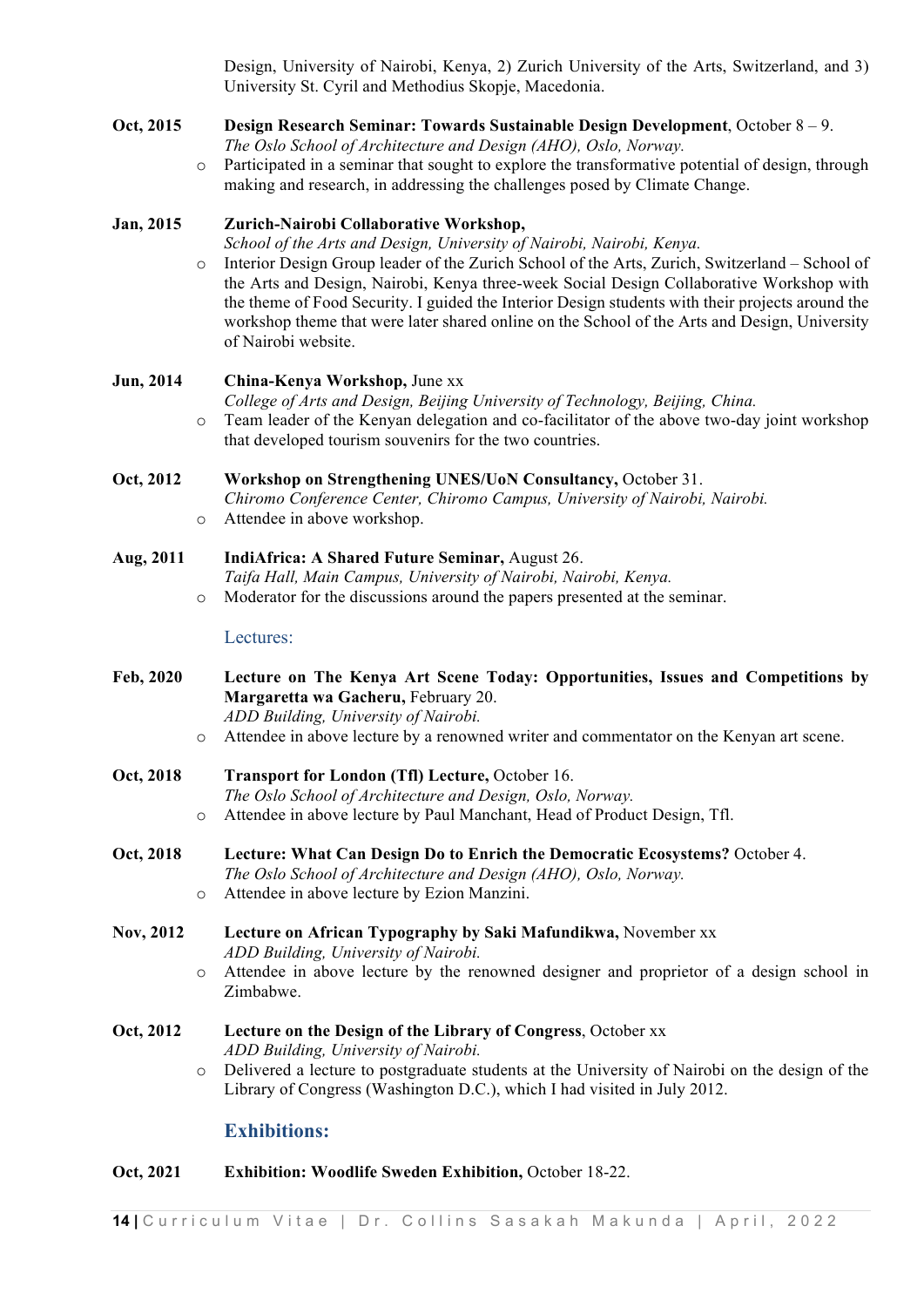*ADD Building, University of Nairobi, Kenya (Department of Architecture & Embassy of Sweden).*

- o Attendee in above exhibition on wood architecture, construction, design, sustainable architecture and sustainable forestry.
- **Sep, 2019 9th Annual Eastern Africa Architecture Workshop and Exhibition: Tropical Architecture and the Urban Challenges Facing the Global South**, September 4-5. *Department of Architecture and Building Science, University of Nairobi, Nairobi, Kenya.*
	- o Delegate at above workshop and exhibition.
- **Sep, 2018 Exhibition: Byggforskserien Past-Present-Future,** September 26 October 10. *AHO Gallery, The Oslo School of Architecture and Design (AHO), Oslo, Norway.* o Attendee in above Exhibition on the Construction industry in Norway.
- **Sep, 2018 Exhibition: Images of Egypt,** September 20. *Museum of Cultural History, Oslo, Norway.* o Attendee in above exhibition.
- **Jun, 2018 House Viewing & Housing Design Exhibitions**, June xx *The National Museum – Architecture in Oslo, Norway.*
	- o Attendee in above exhibitions on the transformation and history of housing in Norway.
- **Oct, 2012 Export Promotion Council/ Women Enterprise Fund Exhibition**, October 30. *Silver Springs Hotel, Nairobi.*
	- o Attended above exhibition that showcased handicrafts by women's groups from various Kenyan counties.

#### **Jul, 2012 House and Home Exhibition**,

*National Building Museum in Washington D.C., USA.*

o Attendee in above exhibition on the history of the furniture, fixtures and equipment in modern homes.

#### **Jul 2012 Museum of Natural History**,

*North Carolina, U.S.A.*

o Visited the highly interactive exhibits at above museum.

# MEMBERSHIP IN PROFESSIONAL ORGANIZATIONS

- **2018** International Federation for Housing and Planning (IFHP)
- **2018** British Institute in East Africa (BIEA)
- **2016** International Sustainable Development Research Society (ISDRS)
- **2010** Design Kenya Society (DKS)
- **2005** American Planning Association (APA)
- **2003** American Institute of Architects (AIA), Philadelphia Chapter
- **2001** International Interior Design Association (IIDA), Student Chapter
- **2000** American Society of Interior Designers (ASID), Student Chapter
- **1998** Design Society of Kenya (DeSK)

# COMPUTER SOFTWARE PROFICIENCY

- o CAD: Autodesk AutoCAD, ArchiCAD, Vector Works**,** CorelDraw**,** Google Sketchup.
- o Design: Adobe Creative Suite (Photoshop, Illustrator, Indesign), PowerPoint, Keynote
- o Word Processing: Microsoft Office Suite (Word, Excel, Access), Apple (Pages, Numbers)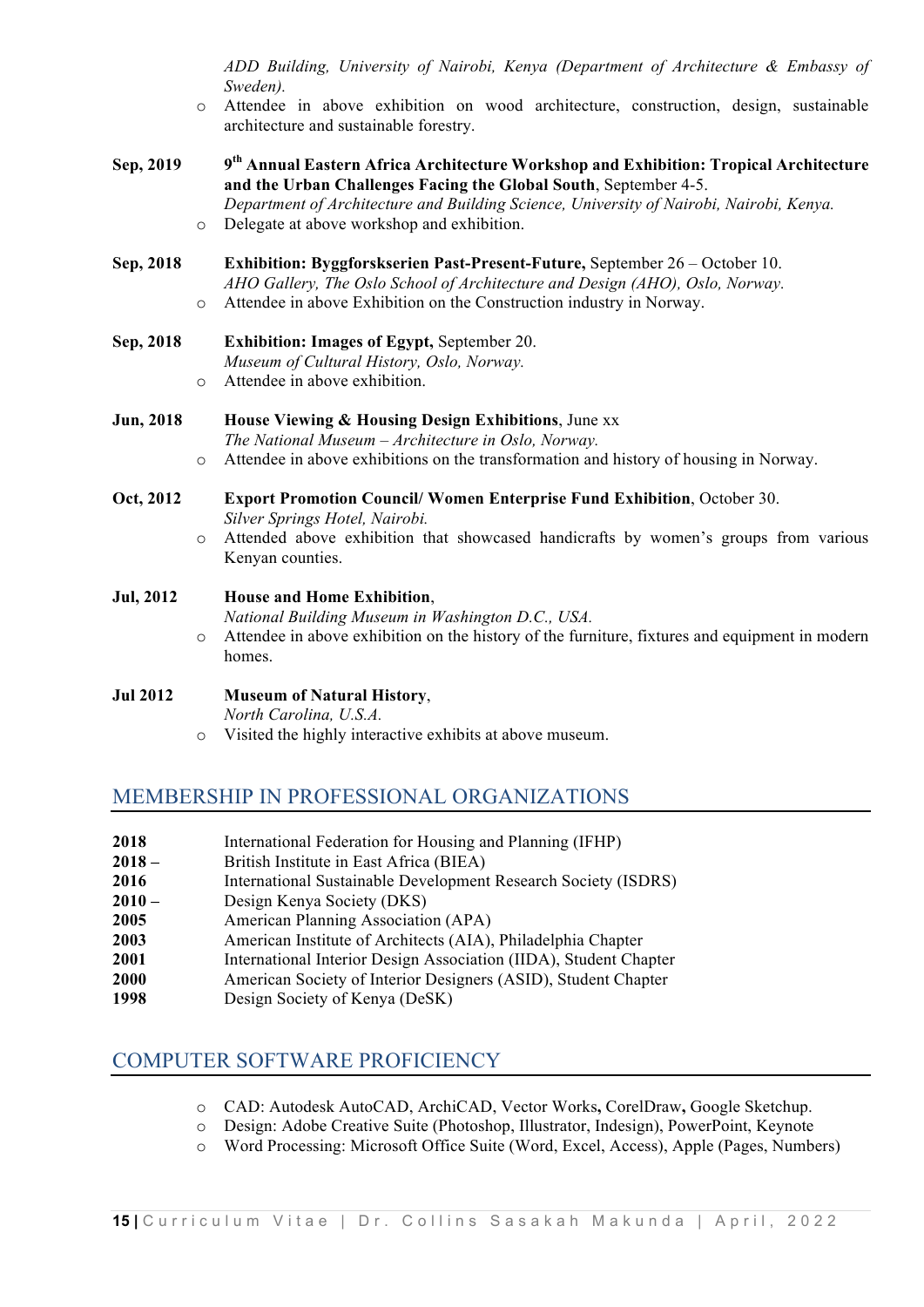o English (fluent)**,** Swahili (fluent)

# AWARDS/LEADERSHIP/HONOURS

| 2015-2018 | PhD Scholarship (The Oslo School of Architecture & Design [AHO]), Oslo, Norway.                                                                                                                                                                                                                                                                                                                                                                                                                                                                                            |
|-----------|----------------------------------------------------------------------------------------------------------------------------------------------------------------------------------------------------------------------------------------------------------------------------------------------------------------------------------------------------------------------------------------------------------------------------------------------------------------------------------------------------------------------------------------------------------------------------|
| 2010-2017 | Secretary, Design Kenya Society (DKS) (Kenya)                                                                                                                                                                                                                                                                                                                                                                                                                                                                                                                              |
| 2008      | Urwin Gutkind Travel Award for significant contribution to international<br>planning (School of Design Awards, University of Pennsylvania).                                                                                                                                                                                                                                                                                                                                                                                                                                |
| 2007/2008 | Chair, PennDesign Black Student Alliance (University of Pennsylvania)                                                                                                                                                                                                                                                                                                                                                                                                                                                                                                      |
| 2006/2007 | Co-President, Penn International Planning Club (University of Pennsylvania)<br>Teaching Assistantships (University of Pennsylvania)                                                                                                                                                                                                                                                                                                                                                                                                                                        |
| 2002      | Outstanding Student Service Award (University of Oregon)<br>Graduate Teaching Fellowship (Architecture) (University of Oregon)                                                                                                                                                                                                                                                                                                                                                                                                                                             |
| 2001/2002 | Secretary, African Students Association (University of Oregon)                                                                                                                                                                                                                                                                                                                                                                                                                                                                                                             |
| 2001      | Brownwell Frasier Scholarship (University of Oregon)<br>International Student Merit Award (University of Oregon)<br>John Haines African Student Scholarship Award (University of Oregon)<br>Lyman and Judy Johnson Research Fellowship (University of Oregon)<br>Leadership Service Award (University of Oregon)<br>Graduate Teaching Fellowship (Interior Architecture) (University of Oregon)<br>Fundraising Chair, American Society of Interior Designers (ASID) Student Chapter<br>Fundraising Chair, International Interior Design Association (IIDA) Student Chapter |
| 2000/2001 | Technology Fee (International Work Study) Award (University of Oregon)                                                                                                                                                                                                                                                                                                                                                                                                                                                                                                     |
| 2000      | Ellen M. Pennell Scholarship (University of Oregon)<br>Leadership Service Award (University of Oregon)<br>Finalist, Baldinger National Lighting Design Competition<br>Teaching Assistant, Undergraduate Architectural Studio (University of Oregon)                                                                                                                                                                                                                                                                                                                        |
| 1999-2002 | Member, International Students Association (University of Oregon)                                                                                                                                                                                                                                                                                                                                                                                                                                                                                                          |
| 1995/1996 | Treasurer, Design Students Association (University of Nairobi)                                                                                                                                                                                                                                                                                                                                                                                                                                                                                                             |